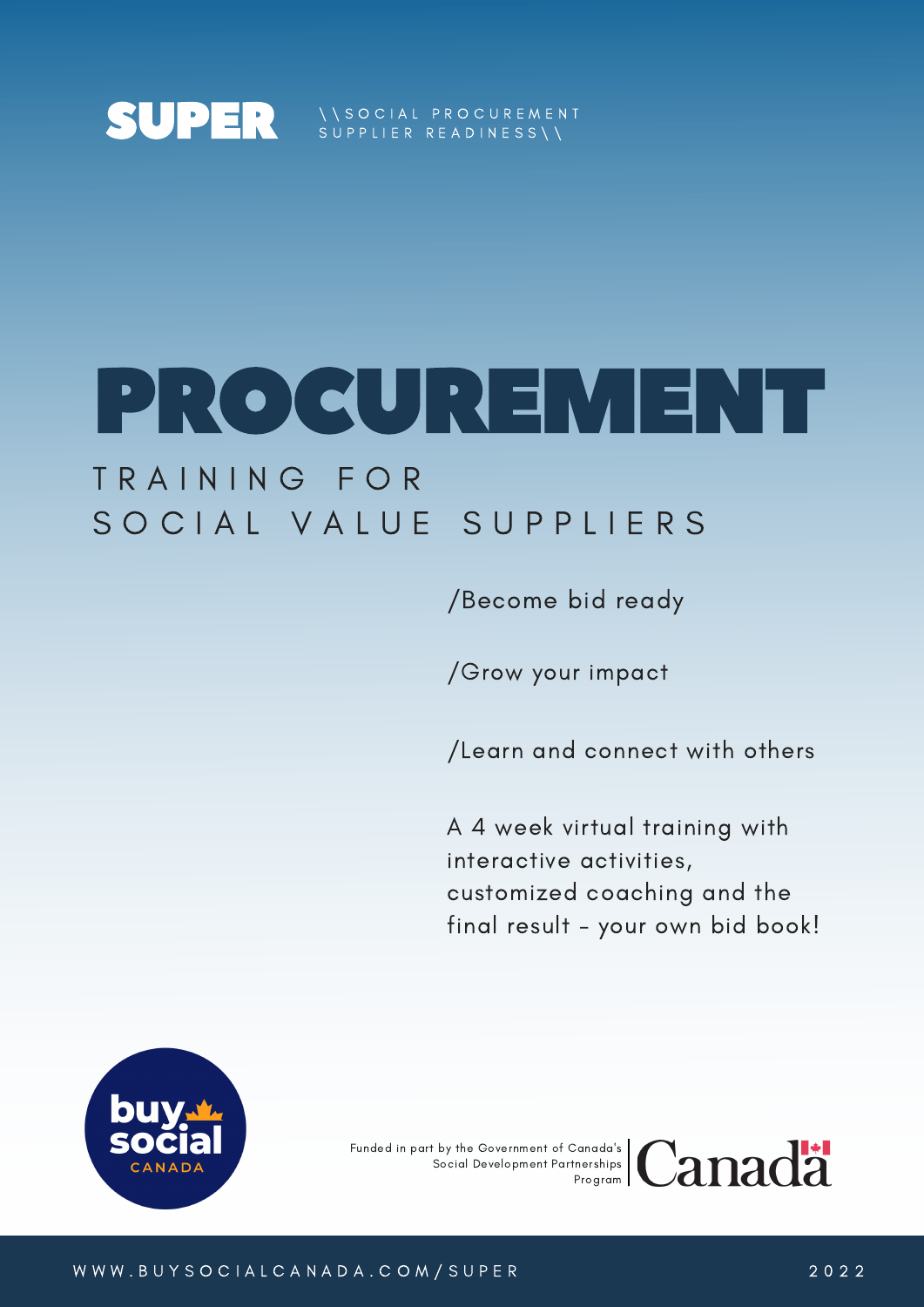## **SUPER**

Reach your procurement potential with the Buy Social Canada 'Procurement for Social Value Suppliers' workshop. This four-week, in-depth training will teach social value suppliers about the intricacies of procurement and the skills to access growing demand for social value in procurement.

'Procurement for Social Value Suppliers' is a hands-on learning experience where you will finish the program with foundational tools to bid for contracts. Topics that will be covered include finding opportunities, responding to bids and telling your social value story. Each week will comprise of a two-hour session hosted online.

#### IS THIS TRAINING RIGHT FOR YOU?

- You are a social value supplier. You could be a social enterprise, a diverseowned business or you could incorporate social value creation in your business activities.
- You sell goods or services which can be bought by businesses, governments or institutions. These purchasers are thinking about your social value creation when they consider what to buy.
- You are ready to learn about procurement and grow into opportunities that can mean big contracts, and therefore big social value creation!

#### WORKSHOP FORMAT

- 2 hour sessions via zoom, once per week for 4 weeks
- Recorded sessions for future reference
- 1-2 hours of homework each week
- Small group cohorts for optimized learning experience
- Finish the course with a bid library and the skills to find and win contracts

The SUPER Project (Social Procurement Supplier Readiness) is led by Buy Social Canada and funded in part by the Government of Canada's Social Development Partnerships Program.